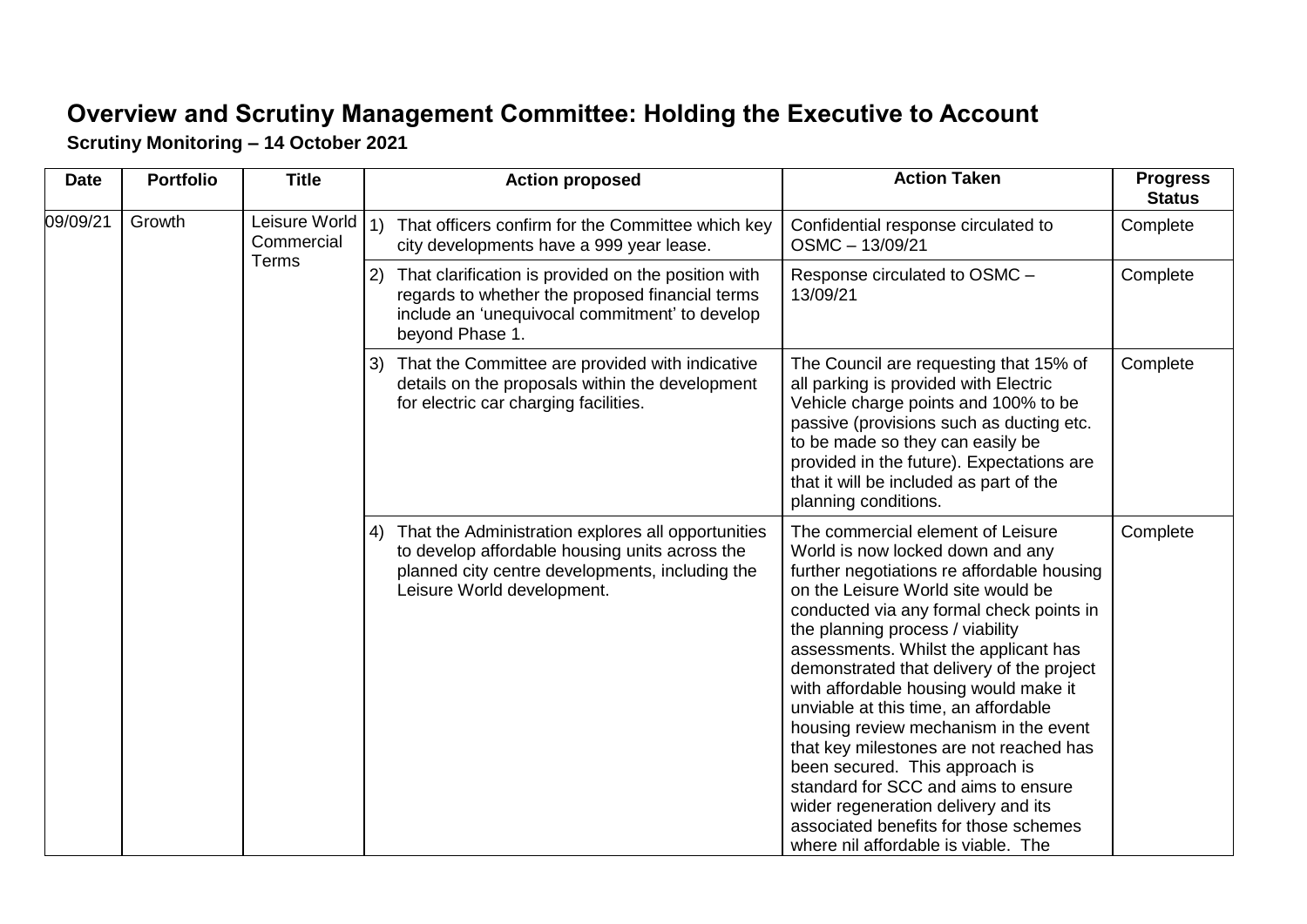| <b>Date</b>                    | <b>Portfolio</b>                              | <b>Title</b>                                                     |                                        | <b>Action proposed</b>                                                                                                                                                                                                                                                                                                                                                                                                 | <b>Action Taken</b>                                                                                                                                                                                                                                                                                                                                                                                                                                           | <b>Progress</b><br><b>Status</b> |
|--------------------------------|-----------------------------------------------|------------------------------------------------------------------|----------------------------------------|------------------------------------------------------------------------------------------------------------------------------------------------------------------------------------------------------------------------------------------------------------------------------------------------------------------------------------------------------------------------------------------------------------------------|---------------------------------------------------------------------------------------------------------------------------------------------------------------------------------------------------------------------------------------------------------------------------------------------------------------------------------------------------------------------------------------------------------------------------------------------------------------|----------------------------------|
|                                |                                               |                                                                  |                                        |                                                                                                                                                                                                                                                                                                                                                                                                                        | Administration will be looking to explore a<br>range of opportunities for affordable<br>homes across the city and city centre as<br>part of our council targets for future<br>residential development, the assessment<br>of planning applications, and viability<br>testing through the replacement Local<br>Plan.                                                                                                                                            |                                  |
|                                |                                               |                                                                  | 5)<br>Southampton.                     | That, when discussing opportunities with<br>developers, the Administration advocates for an<br>arena/conference centre to be developed in                                                                                                                                                                                                                                                                              | The Administration would also like to see<br>a conference facility in the city and will<br>continue to explore opportunities with<br>developers. The Council is currently<br>working on its draft Mayflower Quarter<br>Masterplan, which is an exciting delivery<br>document for both investment and<br>regeneration across this significant piece<br>of city centre land, and there will be<br>scope through this process for all<br>stakeholders to engage. | Complete                         |
| 22/09/21<br>Call-In<br>meeting | Finance &<br>Capital<br>Assets /<br>Education | Land at the<br>corner of Lime<br>Street / Evans<br><b>Street</b> | school places in the city.             | That Cabinet postpone the decision on the sale of<br>land to the Secretary of State for Housing,<br>Communities and Local Government whilst it<br>gathers and analyses the data required to<br>evidence the demand for an increase in primary                                                                                                                                                                          | Rejected at 22/09/21 meeting of Cabinet                                                                                                                                                                                                                                                                                                                                                                                                                       | Complete                         |
|                                |                                               |                                                                  | $\mathbf{2}$<br>Needs within the city. | If analysis identifies that the evidence is not<br>available to support the increase in demand for<br>primary school places in the city, that Cabinet<br>postpone the decision on the sale of land to the<br>Secretary of State for Housing, Communities and<br>Local Government to negotiate an agreement, as<br>a condition of sale, that the school significantly<br>contributes to meeting the Special Educational | Rejected at 22/09/21 meeting of Cabinet                                                                                                                                                                                                                                                                                                                                                                                                                       | Complete                         |